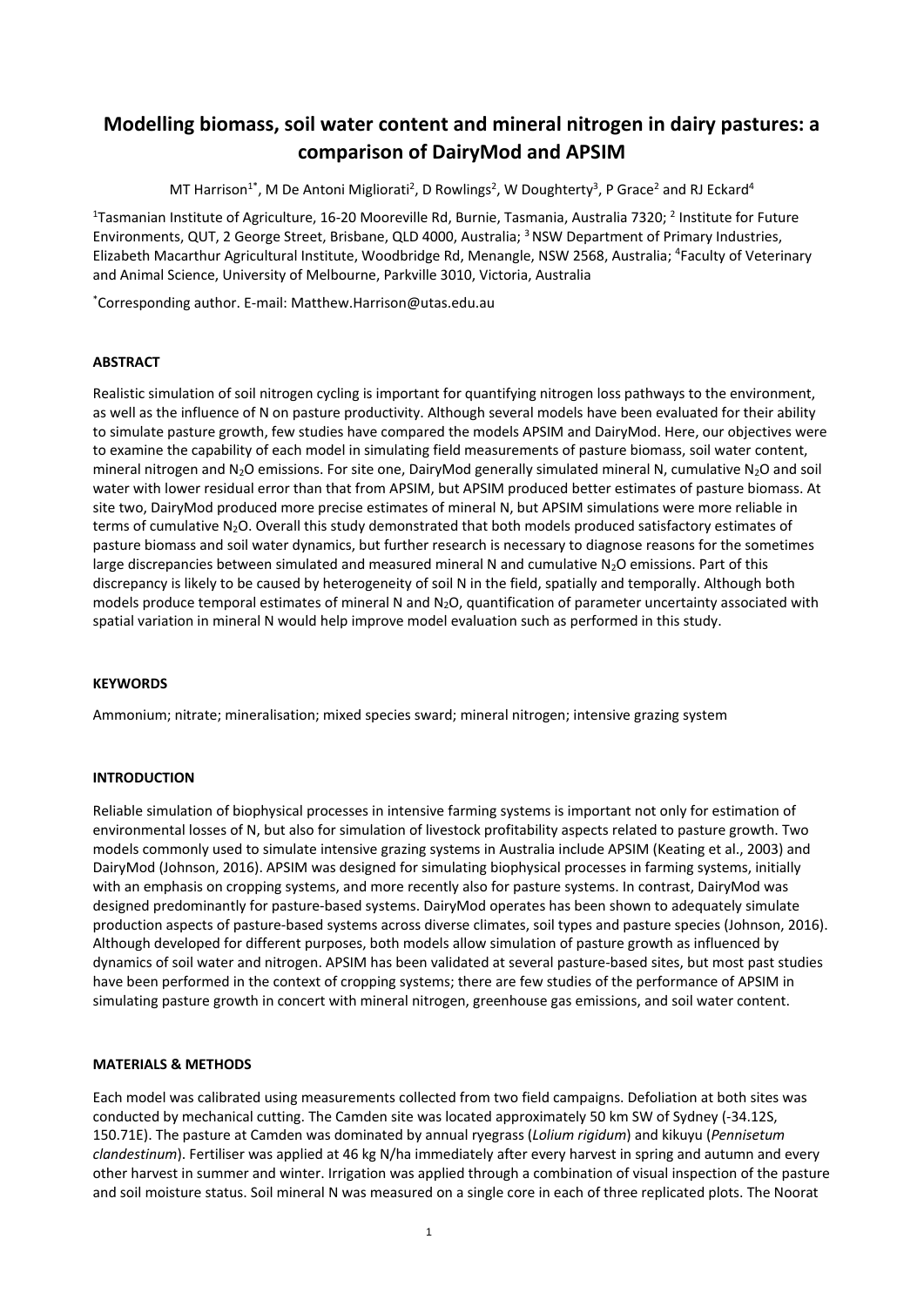site was located at the Glenormiston College Campus (38°10'S; 142°58'E) in Victoria; pastures at this site were dominated by perennial ryegrass. Urea was applied at a rate of 50 kg N/ha after every second defoliation until the end of the growing season each year. In 2012-13, after the low rainfall summer, the site suffered a severe decline in ryegrass density. As a result, oversowing was undertaken to improve ryegrass density of the pasture. At each harvest and seven days after nitrogen fertiliser application, samples of topsoil (0-0.1 m) were collected for NO<sub>3</sub> and NH<sub>4</sub> analyses. Four to six soil cores were collected from the four replicated plots of each treatment. Further details of this experiment are provided in Kelly (2013). APSIM classic v7.10 (Keating et al., 2003) and DairyMod v5.7.6 (Johnson, 2016) were parameterised with data from the two sites. Parameterisation was conducted for cumulative N<sub>2</sub>O rather than for daily N<sub>2</sub>O fluxes due to the variability of nitrous oxide measurements taken in the field (e.g. Fig. 1d). Several formulae were used for model evaluation following Tedeschi (2006); each metric was used to assess different qualities in the relationship between modelled and measured data. Mean bias (MB) was computed as the normalised difference between the observed and modelled mean; ideal MB values are zero. Root mean square error (RMSE) is the square root of the squared modelled values less the squared observations, divided by the number of observed values. Ideal RMSE values are zero. Mean prediction error (MPE) was calculated as the RMSE divided by the mean of the observed values. MPE values either < 0.10, 0.10-0.20 or >0.20 indicate good, moderate and poor simulation adequacy, respectively. The variance ratio (VR) was defined as the ratio of the variance of the observed data to that of the modelled data. The VR assumes ideal values when equal to unity; values greater than unity indicate that there is more variation in the actual data compared with the simulated data.

#### **RESULTS & DISCUSSION**

Evaluation metrics for the simulations conducted for the Camden and Noorat sites are shown in Tables 1 and 2, respectively.

#### **[Table 1 near here]**

Simulated biomass from APSIM at Camden was generally better than that from DairyMod, with RMSE values for individual harvests of 516 and 1234 kg DM/ha, respectively, though  $R^2$  values for both models were poor. This was caused by the transition between the annual ryegrass and kikuyu in autumn and late spring. For example, both models overestimated pasture biomass in late June of 2013 (Fig. 1), indicating that either both models are poorly designed with respect to simulation of mixed swards, both models were poorly parameterised, or that other factors limited pasture growth during this period, such as soil borne diseases, spatial nutrient variability etc. Changes in biomass from harvest to harvest from DairyMod tended to be more variable than that from APSIM; DairyMod overestimated ryegrass and kikuyu production at the start and end of the simulation at Camden (Fig. 1A). Simulated soil NO<sub>3</sub> and NH<sub>4</sub> by both models at each site was generally poor, particularly at Camden (Fig. 1). Simulated NO<sub>3</sub> from DairyMod was generally better than that from APSIM for both sites, as the daily  $NO<sub>3</sub>$  flux from the former model tended to be lower than that from APSIM (Fig. 1E). Simulated NH<sup>4</sup> from both models exhibited much greater variability than that in measured data (Fig. 1F). Although both models had NH4-sensitive parameters (e.g. max denitrification/nitrification rate, NH<sup>4</sup> concentration for half maximum denitrification/nitrification rate in DairyMod), modification of such parameters typically only altered the magnitude of the NH<sub>4</sub> peak, rather than the rate of change of NH<sup>4</sup> in the soil solution (e.g. Fig. 1F). Consequently, the model assessment metrics in Tables 1 and 2 suggest that DairyMod was more reliable than APSIM in simulating trends in both NO<sub>3</sub> and NH<sub>4</sub>, though this outcome was primarily caused by the lower temporal variability of mineral N from DairyMod cf. mineral N simulated by APSIM.

#### **[Fig. 1 near here]**

Simulated cumulative N<sub>2</sub>O from DairyMod was more accurate than that from APSIM at Camden (Table 1 and Fig. 1D), though the converse was true at Noorat. Differences in  $N_2O$  emissions between models was a partially caused by differences in denitrification and consequently  $N_2O/N_2$  ratios. In both models,  $N_2O/N_2$  ratios are calculated as a function of water-filled pore space (WFPS; the volumetric water content relative to saturation), and peaks of  $N_2O$  are sensitive to the WFPS value at which denitrification begins (between drained upper limit and saturation), as well as  $NO<sub>3</sub>$  concentration. Parameters specifying heterotrophic CO<sub>2</sub> respiration and gas diffusivity in the soil also affect the N<sub>2</sub>O/N<sub>2</sub> ratio in APSIM. For Camden, the observed data had the greatest N<sub>2</sub>O peaks around 21 February 2013 and 1 June 2013; these peaks generally coincided with peaks in observed soil water content (cf. Figs 1E and 1B). Compared with the observed data, simulated N<sub>2</sub>O from APSIM had a lower baseline but with more peaks (Fig. 1C), somewhat reflecting the greater frequency of soil water peaks in the surface layer (Fig 1B). In contrast, simulated  $N_2O$  from DairyMod had fewer peaks than that from APSIM, and for Camden DairyMod simulated cumulative N<sub>2</sub>O more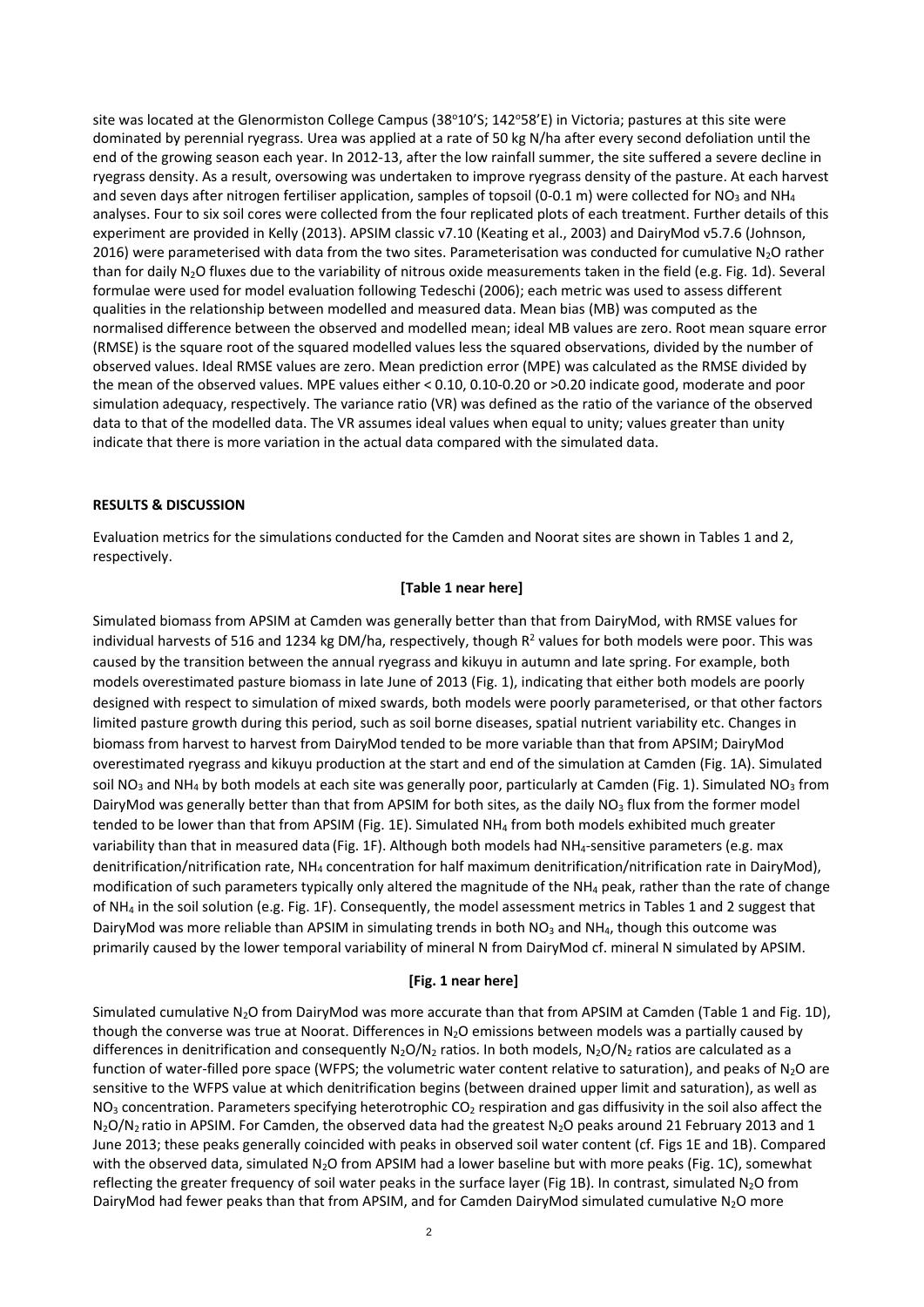reliably until the start of November 2013 (Fig. 1B).

#### **[Table 2 near here]**

### **CONCLUSIONS**

This study has demonstrated a need for calibration of models to multiple sites when comparing simulations of mineral N, N2O emissions and soil water content, as well as increased replication of field data to provide an indication of variability. Our results showed that the "right" answer can be achieved for the "wrong" reasons; coefficients used in  $N_2O$  algorithms in both models could be manipulated after having calibrated mineral N, allowing reasonable estimation of cumulative N<sub>2</sub>O even though simulated NO<sub>3</sub> and/or NH<sub>4</sub> exhibited a temporal dynamic that was not present in the data. In addition to daily data, future modelling of mineral N should thus consider conducting validation over longer periods (e.g. weekly averages) due to the tendency of  $NO<sub>3</sub>$  and particularly  $NH<sub>4</sub>$  to fluctuate widely in short time spans. More frequent field measurements of mineral N would also be useful in this regard. The discrepancies between measured and modelled mineral N are likely partially due to both modelled and measured data; existing model equations and model parameterisation may not be sufficient to capture the complexity of biological processes influencing mineral N content such as mineralisation, nitrification and denitrification. On the other hand, the temporal and spatial variability of mineral N in the field may not have been adequately captured in the measured  $NO<sub>3</sub>$  and  $NH<sub>4</sub>$  data.

## **REFERENCES**

- Dougherty W 2014. The effect of fertiliser N breakdown inhibitors and nitrogen rate on GHG emissions, nitrate leaching and N use efficiency in intensive dairy pasture systems in hot dry climates. Technical Research Report. NSW Department of Primary Industries.
- Johnson IR 2016. DairyMod and the SGS Pasture Model: a mathematical description of the biophysical model structure. IMJ Consultants, Dorrigo, NSW, Australia.
- Keating BA, Carberry PS, Hammer GL, Probert ME, Robertson MJ, Holzworth D, Huth NI, Hargreaves JNG, Meinke H, Hochman Z, McLean G, Verburg K, Snow V, Dimes JP, Silburn M, Wang E, Brown S, Bristow KL, Asseng S, Chapman S, McCown RL, Freebairn DM, Smith CJ, 2003. An overview of APSIM, a model designed for farming systems simulation. European Journal of Agronomy 18: 267-288.
- Kelly K 2013. The use of inhibitors to improve nitrogen cycling and reduce nitrous oxide losses from intensively grazed pasture systems. Carbon Farming Futures - Filling the Research Gap Program - round 1. Progress Report 3. Department of Environment and Primary Industries (Victoria).
- Tedeschi LO 2006. Assessment of the adequacy of mathematical models. Agricultural Systems 89: 225-247.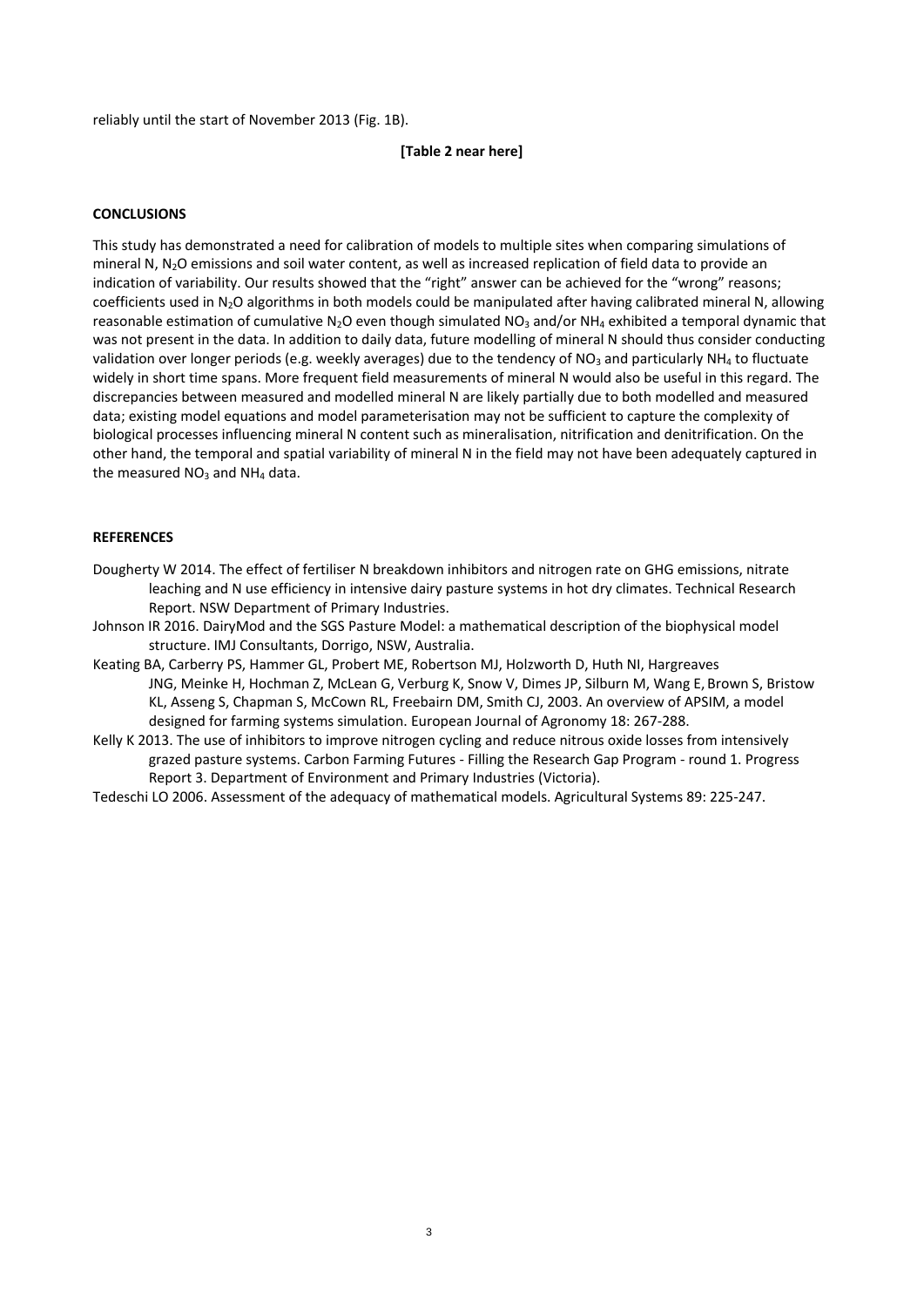| <b>Table 1.</b> Assessment of DairyMod and APSIM simulations of biomass, soil NO <sub>3</sub> and NH <sub>4</sub> , cumulative N <sub>2</sub> O and soil |  |
|----------------------------------------------------------------------------------------------------------------------------------------------------------|--|
| water content in the surface layer (SWL <sub>1</sub> ) at Camden. Evaluation metrics compared data on a daily time-step.                                 |  |

4

| Model/variable           | <b>RMSE</b> | $R^2$ | MВ      | <b>MPE</b> | <b>VR</b> |
|--------------------------|-------------|-------|---------|------------|-----------|
| DairyMod/biomass         | 1234        | 0.05  | $-70$   | 0.61       | 0.51      |
| DairyMod/NO <sub>3</sub> | 26          | 0.11  | 11      | 0.79       | 2.02      |
| DairyMod/NH <sub>4</sub> | 11          | 0.01  | 7       | 0.84       | 0.54      |
| DairyMod/ $N_2O$         | 540         | 0.94  | $-187$  | 0.25       | 0.70      |
| DairyMod/SWL1            | 0.08        | 0.08  | $-0.01$ | 0.21       | 0.90      |
| APSIM/biomass            | 516         | 0.13  | $-171$  | 0.26       | 1.98      |
| APSIM/NO <sub>3</sub>    | 41          | 0.07  | 31      | 1.22       | 5.97      |
| APSIM/NH <sub>4</sub>    | 14          | 0.03  | 13      | 1.04       | 22.60     |
| APSIM/N <sub>2</sub> O   | 719         | 0.80  | 401     | 0.33       | 0.77      |
| APSIM/SWL1               | 0.10        | 0.10  | $-0.03$ | 0.27       | 0.66      |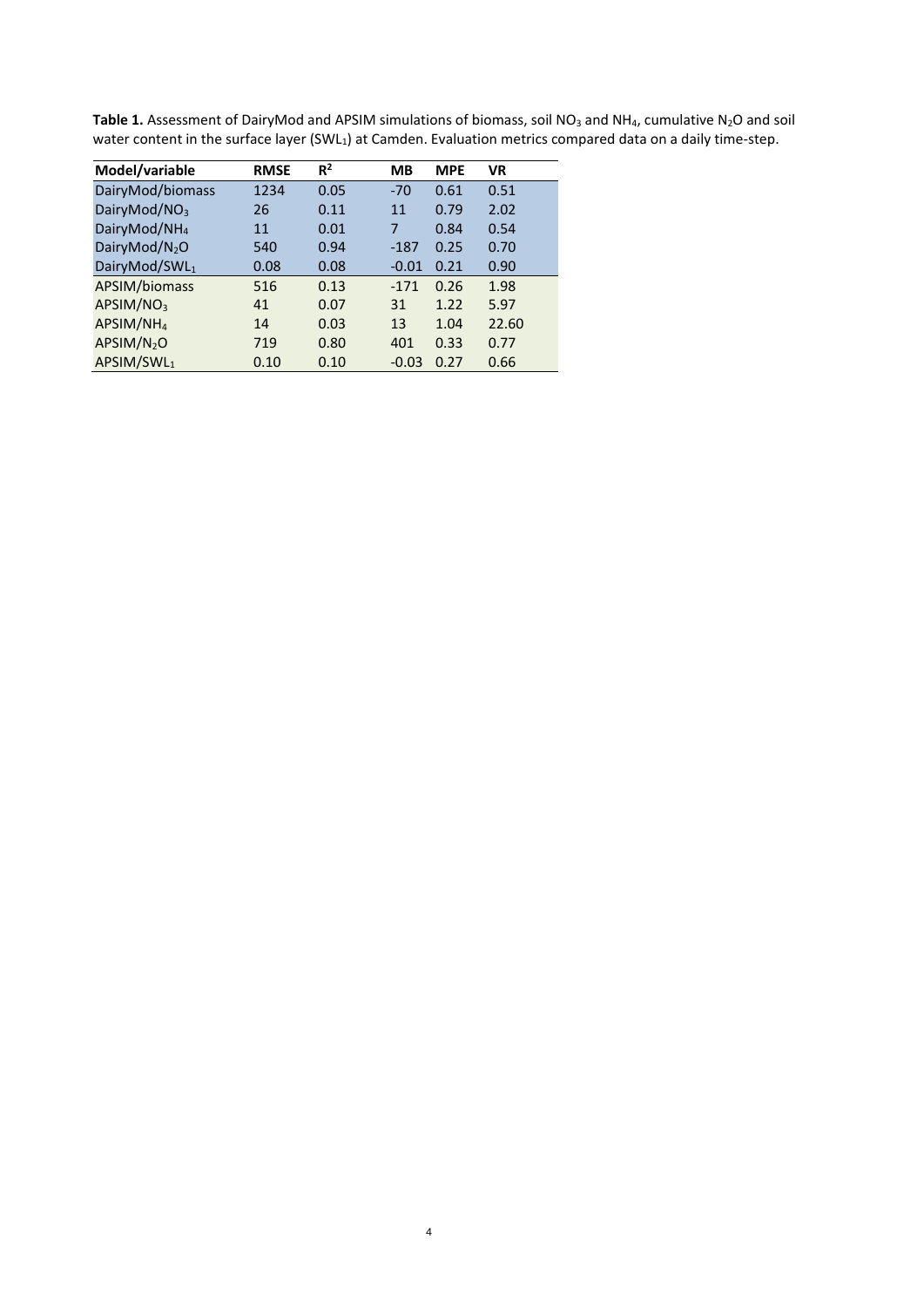Table 2. Assessment of DairyMod and APSIM simulations of biomass, soil NO<sub>3</sub> and NH<sub>4</sub>, N<sub>2</sub>O and soil water content (v/v) in layers 0-10 cm (SW<sub>1</sub>), 10-20 cm (SW<sub>2</sub>), 20-30 cm (SW<sub>3</sub>) and 30-50 cm (SW<sub>4</sub>) at Noorat. Data were compared on a daily time-step. Evaluation metrics are described in the methods.

| Model/variable            | <b>RMSE</b> | $R^2$ | MВ      | <b>MPE</b> | <b>VR</b> |
|---------------------------|-------------|-------|---------|------------|-----------|
| DairyMod/biomass          | 695         | 0.42  | $-313$  | 0.56       | 0.61      |
| DairyMod/NO <sub>3</sub>  | 11          | 0.53  | 4.7     | 0.49       | 0.93      |
| DairyMod/NH <sub>4</sub>  | 23          | 0.25  | 3.8     | 0.98       | 1.59      |
| DairyMod/N <sub>2</sub> O | 39          | 0.88  | 7.6     | 0.27       | 0.60      |
| DairyMod/SW <sub>1</sub>  | 0.06        | 0.71  | 0.00    | 0.22       | 0.91      |
| DairyMod/SW <sub>2</sub>  | 0.04        | 0.84  | 0.01    | 0.16       | 0.87      |
| DairyMod/SW <sub>3</sub>  | 0.03        | 0.93  | $-0.03$ | 0.12       | 0.83      |
| DairyMod/SW <sub>4</sub>  | 0.03        | 0.85  | 0.01    | 0.07       | 1.55      |
| APSIM/biomass             | 660         | 0.19  | $-405$  | 0.54       | 1.02      |
| APSIM/NO <sub>3</sub>     | 25          | 0.02  | $-6.4$  | 1.08       | 0.72      |
| APSIM/NH <sub>4</sub>     | 31          | 0.02  | $-0.6$  | 1.30       | 1.29      |
| APSIM/N <sub>2</sub> O    | 14          | 0.97  | 5.0     | 0.10       | 0.82      |
| APSIM/SW <sub>1</sub>     | 0.04        | 0.87  | 0.02    | 0.15       | 0.93      |
| APSIM/SW <sub>2</sub>     | 0.04        | 0.89  | 0.02    | 0.13       | 0.95      |
| APSIM/SW <sub>3</sub>     | 0.02        | 0.88  | 0.01    | 0.08       | 0.94      |
| APSIM/SW <sub>4</sub>     | 0.03        | 0.85  | 0.01    | 0.07       | 1.55      |